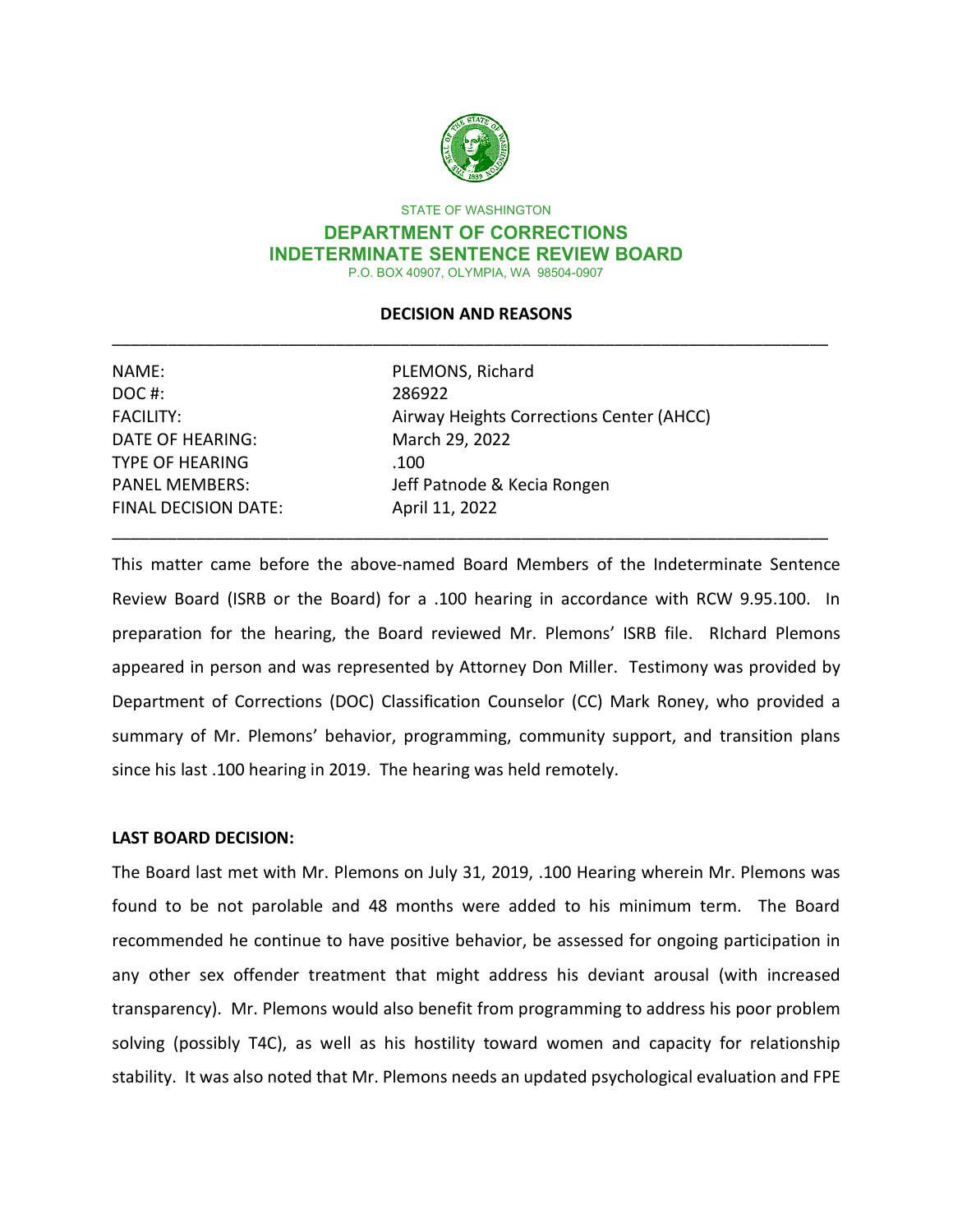as he has passed a significant age threshold (60). The 2012 FPE, completed by Dr. Patterson, indicates the evaluator believed that Mr. Plemons meets criteria for civil commitment under RCW 71.09.

# **CURRENT BOARD DECISION:**

Based on the requirements of RCW 9.95.009(3) and RCW 9.95.100 and the totality of evidence and information considered by the Board, the Board finds that Mr. Plemons is not parolable and adds 12 months to his minimum term.

### **NEXT ACTION:**

 Schedule a .100 hearing 120 days prior to PERD. An updated Forensic Psychological Evaluation (FPE) should be completed before his next hearing. The Board may see him sooner upon receipt of an updated FPE.

# **REASONS FOR DECISION:**

 **specific factors. Based on the requirements of RCW 9.95.100, the Board does not find Mr. Plemons parolable for the following reasons: This was a deferred decision following a full Board discussion, using a structured decisionmaking framework that takes into consideration: the statistical estimate of risk, criminal history, parole/release history, ability to control behavior, responsivity to programming, demonstrated offender change, release planning, discordant information, and other case** 

- **Mr. Plemons has not had the opportunity to have an updated FPE that most accurately assesses his current risk for future sex offending. His last FPE in 2012 indicated he likely meets criteria for RCW 71.09 commitment as a sexually violent predator.**
- **his last hearing and he has not sufficiently addressed his highest risks.**  He was not accurately reporting his deviant arousal and associated reinforcement through masturbation during his most recent time in SOTAP treatment (disclosed with • **Mr. Plemons has not had the opportunity to participate in sex offender treatment since**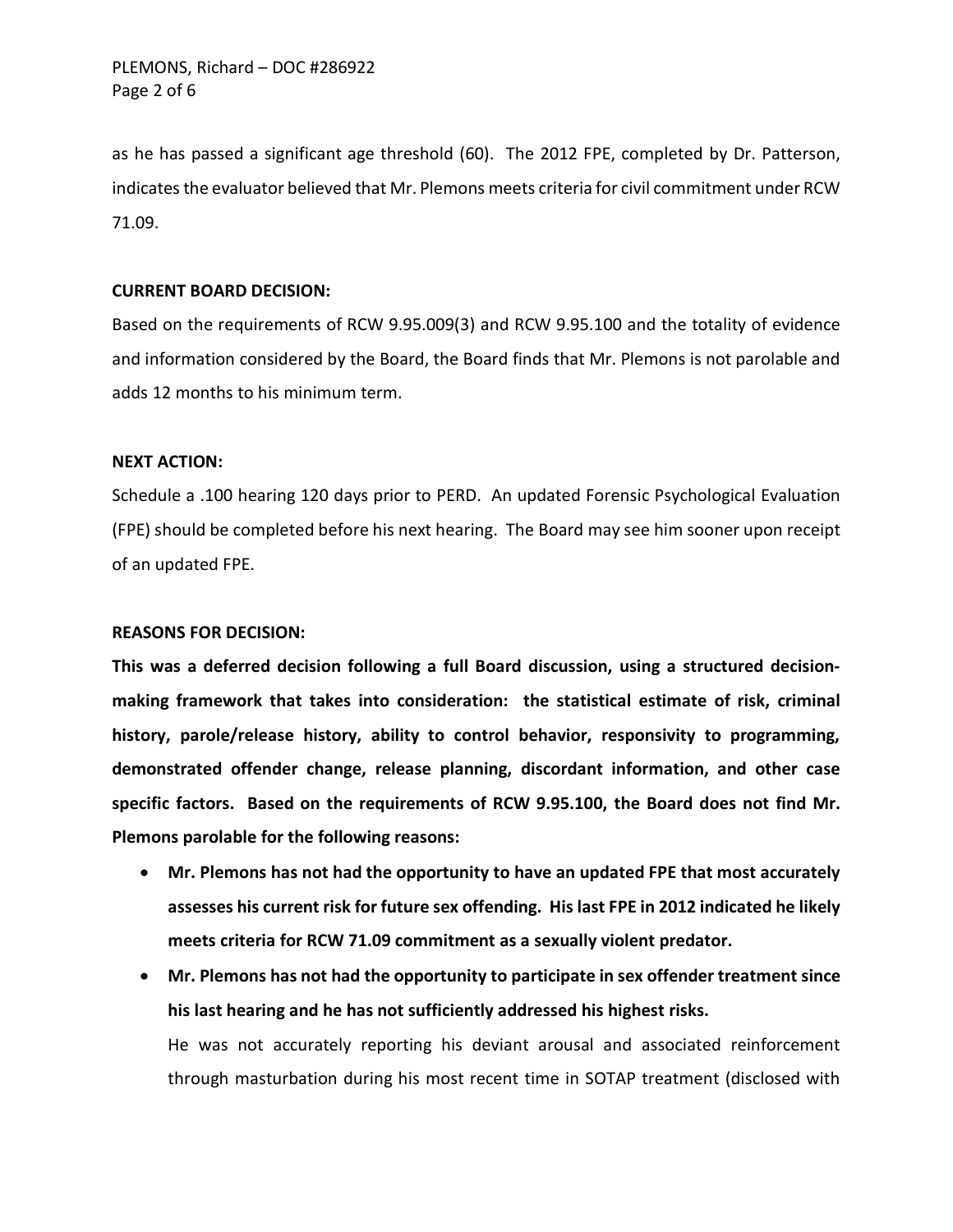in additional offender change programming to address this issue. two weeks left in treatment out of a twelve-month participation) and has yet to engage

### • **Mr. Plemons is not fully rehabilitated and needs additional programming.**

 to manage his sexual impulses), it is this evaluator's opinion that his protective factors are not strong enough to justify a reduction in the estimation of risk at this time". In the most recent psychological evaluation by Ph. D Robtoy, dated October 4, 2021, she opines "considering sexual preoccupation continues to present as a major challenge for Mr. Plemons (even though he appears to have made improvements as far as his ability

### • **Supervision conditions can not sufficiently mitigate his risk in the community.**

 Mr. Plemons appears to continue to be sexually preoccupied and there have been recent assessments make clear that no conditions which can be imposed by the Board can offset risk for a future sexual offense. Additionally, as all conditions rely on a willingness demonstrates a lack of willingness or ability in both critical domains indicators he is not using the skills learned in SOTAP that are designed to mitigate these behaviors to avoid new sexual assaults. This failure when coupled with his actuarial risk for the individual on supervision to comply and or use skills learned in specific treatment programming, they cannot be successfully employed with an individual that

#### **RECOMMENDATIONS:**

 **that might address his deviant arousal (with increased transparency). For his next hearing, he needs an updated psychological evaluation and FPE as he has passed a significant age threshold (60). The 2012 FPE, completed by Dr. Patterson, indicates the evaluator believes Mr. Plemons meets criteria for civil commitment under RCW 71.09. As previously recommended following his last hearing, Mr. Plemons should continue to remain infraction free and be assessed for ongoing participation in any other sex offender treatment**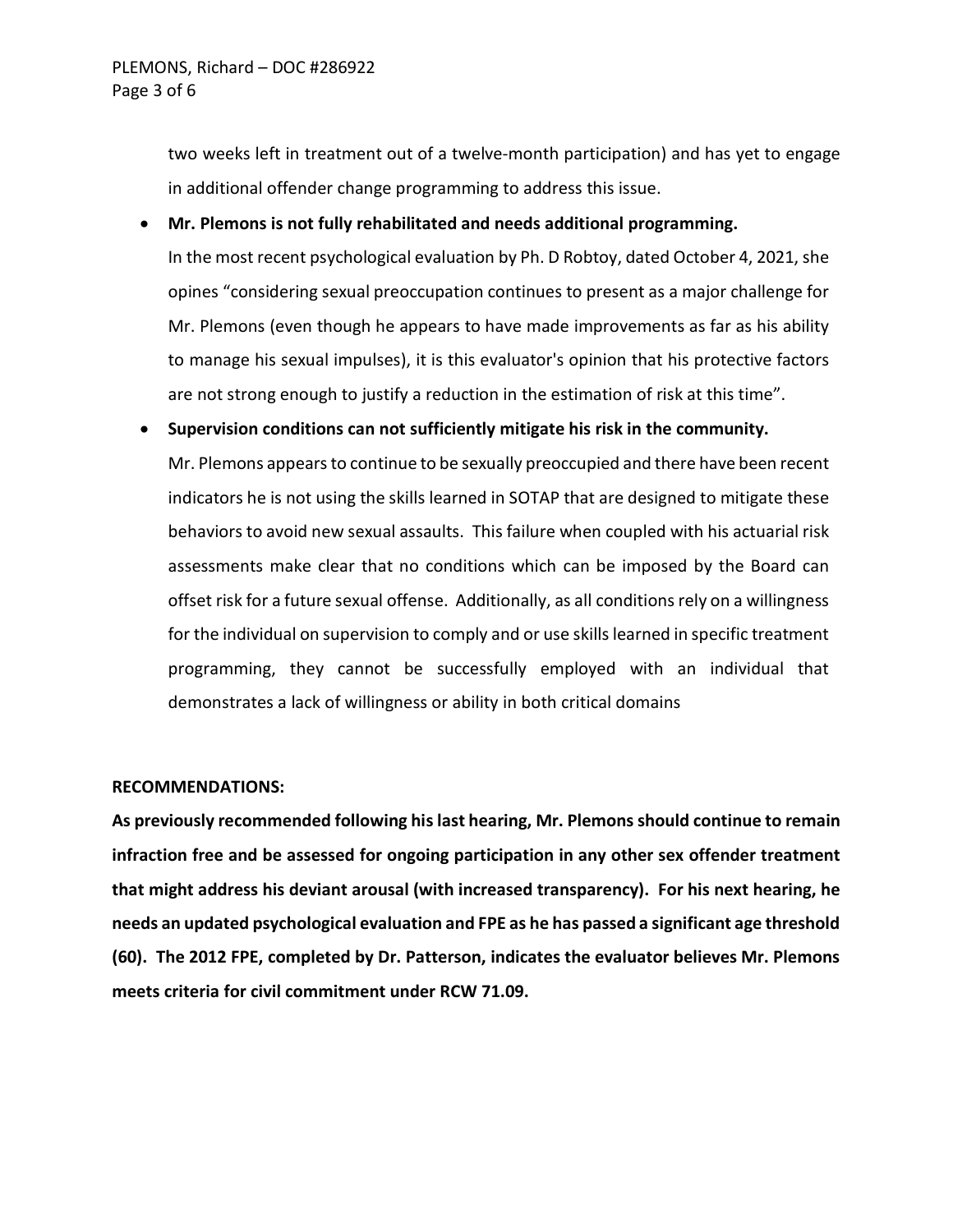#### **JURISDICTION:**

 Richard Plemons is under the jurisdiction of the Board on a November 15, 1982 conviction in King County Cause #82-1-02210-8 for Count II Attempted Murder in the First Degree. The time start is November 15, 1982. The minimum term was set at 480 months from a Sentencing Reform Act (SRA) range of 176 to 236 months. The maximum term is Life. Mr. Plemons has served approximately 440 months in prison and 0 days of jail time.

## **OFFENSE DESCRIPTION:**

 At his age of 23, Mr. Plemons attacked a 14- to 15-year-old girl as she was walking; he placed a webbed belt around her neck and strangled her to unconsciousness. He then drug her to a wooded area and took off her clothes and raped her, believing that she was dead. The victim did survive after being resuscitated by first responders.

### **PRIOR CRIMINAL/RISK RELATED CONDUCT:**

 The SOTAP Treatment Summary indicates that at his age of 14 to 15 Mr. Plemons attempted to rape a 60-year-old female neighbor. Both the SOTAP and Western State Hospital (WSH) reports indicate he stated that at his age 22 he raped a 22-year-old female he met at a party who was intoxicated. He further disclosed that his deviant behaviors included exhibitionism/exposure, breaking into homes to steal women's clothing, deviant fantasy, use of force and/or a weapon to gain compliance and rape.

### **Additional Disclosures:**

 In one of the earlier police reports Mr. Plemons noted "I didn't mean to kill her. It was an act of instinct. Some girls I rape and fuck fight me and I didn't want her to fight. I have an active killer instinct. I have this crazy thing about killing. I had to do it so I could get a piece of ass off her". Mr. Plemons disclosed in SOTAP that he has six un-adjudicated victims.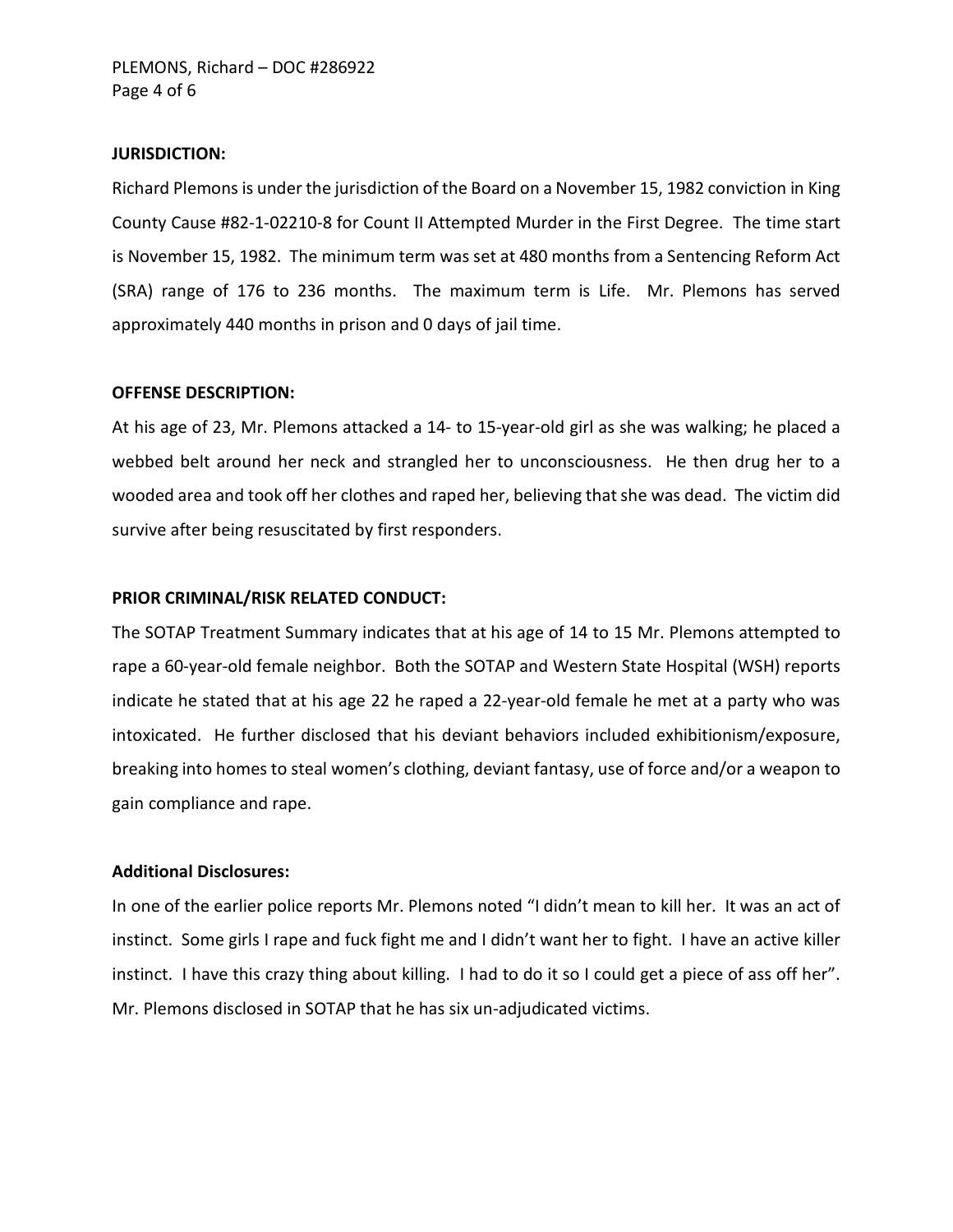### **PROGRESS/BEHAVIOR:**

 CC Roney provided a summary of programming, behavior, and other relevant activities for Mr. Plemons. He stated Mr. Plemons has no infractions since his last hearing and is currently employed with positive reports from his supervisors

 Mr. Plemons discussed his prior participation in SOTAP and explained that he waited to disclose longer (disclosed with two weeks left in sex offender treatment). He still did not have a that the Board has requested an updated FPE. his ongoing deviant arousal as he wanted to be transparent and could not keep it a secret any satisfactory explanation as to why he failed to disclose earlier so that it may have been addressed while still in treatment. He discussed his high risks and interventions and indicated he was aware

 he will have supervision, and his employability in their decision making. Mr. Plemons attorney requested the Board consider medical mitigators for Mr. Plemons, the fact

JP:ffo April 7, 2022

 $cc:$ cc: AHCC Richard PLEMONS Don Miller, Attorney File